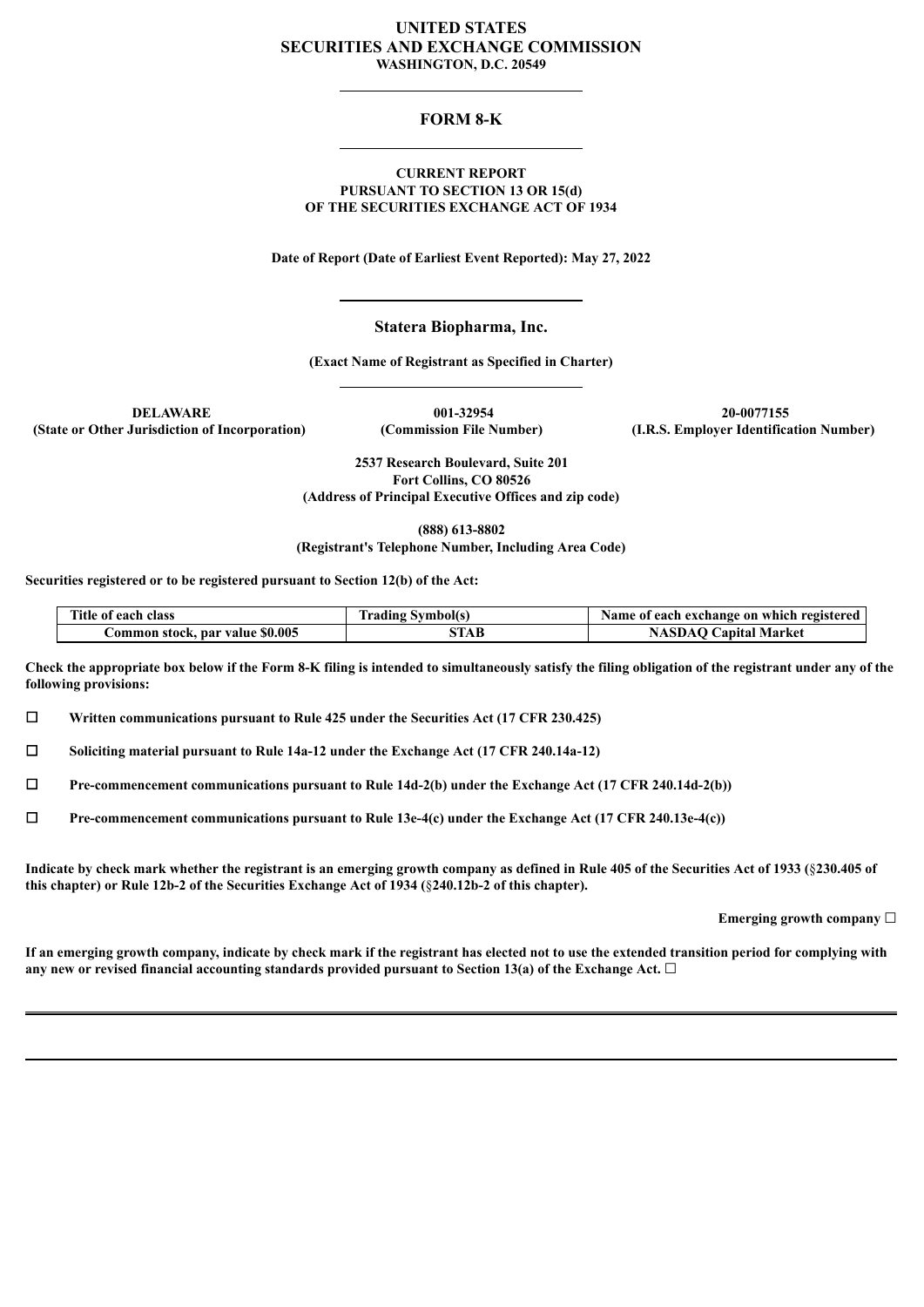#### Item 5.02. Departure of Directors or Certain Officers; Election of Directors; Appointment of Certain Officers; Compensatory Arrangements **of Certain Officers.**

On May 27, 2022, Peter Aronstam resigned as Chief Financial Officer of Statera Biopharma, Inc. (the "**Company**"), effective as of May 27, 2022. The Board of Directors of the Company has commenced a search for a new Chief Financial Officer. In the meantime, beginning on May 27, 2022, Christopher Zosh was appointed to act as interim principal financial officer and interim principal accounting officer.

Mr. Zosh, age 46, has served as the Company's Vice President of Finance since January 1, 2019. He also served as interim principal executive officer, interim principal financial officer and interim principal accounting officer from December 2019 to July 2021. Prior to that, he served as Acting Finance Director from July 2017 through December 2018, and Senior Accountant from June 2014 through June 2017, where his responsibilities have included overseeing internal accounting and financial reporting functions. Since July 1, 2017, Mr. Zosh has also served on the board of directors of Panacela Labs, Inc., a joint venture between the Company and Joint Stock Company "Rusnano," a Russian investment fund, in which the Company holds a 66.77% equity interest. Prior to joining the Company, Mr. Zosh held several positions over his 15-year career with Sodexo, a facilities management and food service company to schools, universities, hospitals, senior living communities, venues and other vital industries, the most recent of which was Financial Accounting Analyst. In addition, Mr. Zosh served as an Orthopedic Specialist in the United States Army Reserves. He holds a bachelor's degree in business administration with a concentration in accounting from the State University of New York at Buffalo.

The Company has agreed to pay Mr. Zosh a base salary of \$254,000. In addition, he has a target bonus of 30% of his base salary, to be awarded at the discretion of the Board of Directors.